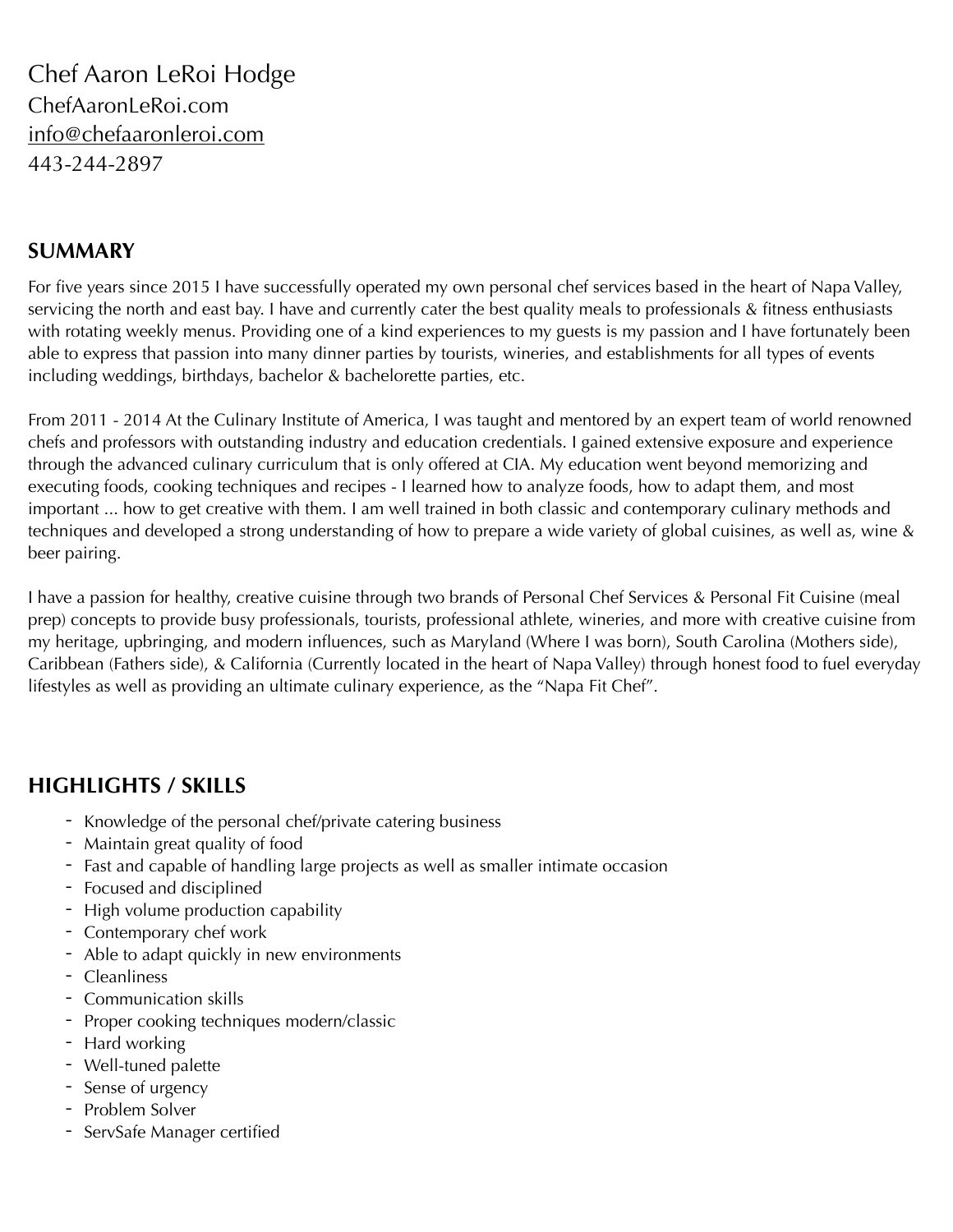# **ACCOMPLISHMENTS**

- Recipient of 2011 Glenelg High School Principal's Award for Exemplary Achievements (Only 13 graduates out of a class of 300 received this distinction)
- Lead member of Glenelg High School's Culinary Team (ProStart Curriculum). Achieved 3rd Place, 3rd Place, then 1st Place finish in the annual ProStart Competition.
- Successfully managed the culinary kitchens at the Culinary Institute Of America
- Successfully worked my way up quickly through all stations at the Artist Point Resort in Walt Disney World, serving 300-700 covers each night with a cohesive team.
- Successfully branched out on my own, traveling to Napa CA to continue pursuing my Personal Chef goals.

# **EXPERIENCE**

## *2014 - Current Chef Aaron LeRoi Hodge, Napa CA Chef, Owner*

- **Chef Aaron LeRoi "Professional Personal Chef Services"** in various locations including Maryland, New York, California (www.ChefAaronLeRoi.com) - Specializing in Healthy Creative Cuisine and Personal Fit Cuisine.
- Preparing 150 250 meals weekly for busy professionals, fitness enthusiasts, etc.
- Professional Athletes in NFL, Olympic, & Mixed Martial Arts
	- Example Athletes: Antonio Brown (NFL Receiver), Karl Jospeh (Former Raiders Safety), Ryan Murphy (Olympic Swimmer)
- Rotating healthy weekly menu choices; fresh local ingredients; focused on catering real, naturally ingredients, that can improve health and promote good eating habits.
- Full Personal Chef Services with a wide variety of cuisine
	- Special Occasions, North Bay vacation rental occasions
	- Winery Events: Fontanella Winery (2015), Monticello Vineyards (2016), Italics Winegrowers (2017), Azur Wines (2018), Blue Oak Wine (2018), Quixote Winery (2018 - current), Strala Vineyards (2018 - current) , Estate 8- One Hope Wines (2018 - current), Flora Springs (2019), The Setting Inn Wines (2019)
	- Calistoga Ranch "Chefs Collective" An exclusive service for guests to experience a 5 course dinner in the privacy of their stay (2018 - current)

## *2015 - 2017 (part-time) Dabba Restaurant & Food Truck, San Fransisco CA Lead Chef & Food Truck Manager*

- Helped create an Indian food based concept to bring Indian flavors with a California vibe to the masses.
- Worked under talented former French Laundry Chef "Walter Abrams", and a team of passionate individuals.

## *2012 - 2013*

## *Artist Point Restaurant at Walt Disney World Resort, Orlando FL (school internship) Under Executive Chef Marco Chaves*

- Worked multiple stations (including pantry, fish, middle, sauce, and grill).
- Made significant contributions to assist kitchen to successfully serve thousands of dining guests during the busy 2012 Thanksgiving & Christmas Holiday season.